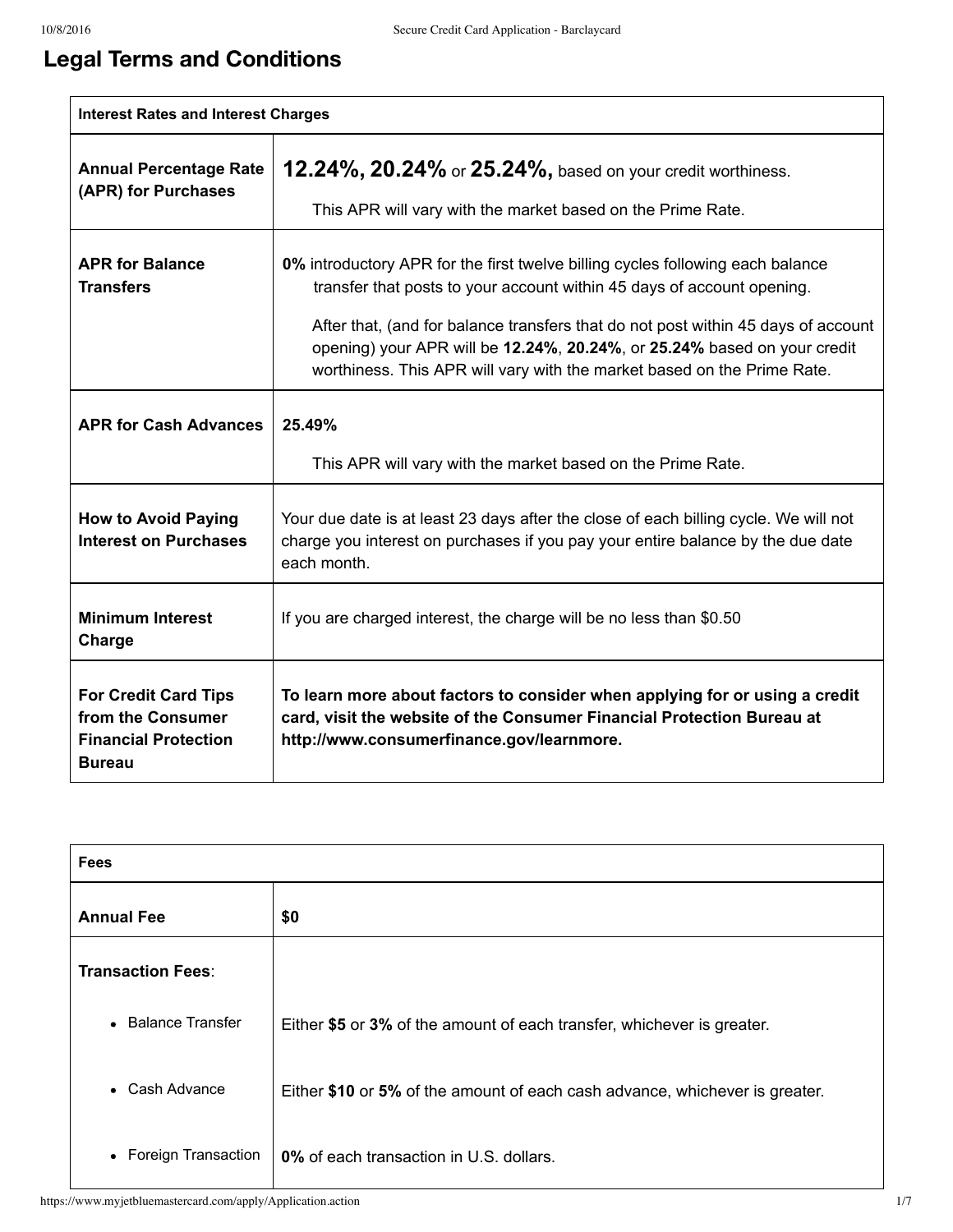| <b>Penalty Fees:</b>      |                                                               |
|---------------------------|---------------------------------------------------------------|
| Late Payment<br>$\bullet$ | Up to \$37 (the amount of the fee varies by state, see below) |
| • Returned Payment        | Up to \$37 (the amount of the fee varies by state, see below) |

**How We Will Calculate Your Balance:** We use a method called "daily balance (including new purchases)". If you are a resident of Iowa at the time the account is opened, we use a method called "average daily balance (including new purchases)".

# **Terms and Conditions Continued:**

**Important Information about the JetBlue World MasterCard Credit Card Program:** Offers may vary. Please carefully review the reward benefits (such as bonus miles/points and how miles/points are earned), interest rates and account fees and terms of this particular offer before applying.

# **Fees that Vary by State:**

**Late Payment Fee:** Up to **\$37** (Up to **\$15** for residents of Iowa at time of account opening). **Returned Payment:** Up to **\$37** (Up to **\$15** for residents of Iowa at time of account opening).

**Agreement:** The use of any account opened in connection with this offer will constitute acceptance of and will be subject to the Cardmember Agreement that will be sent to you. The APRs, fees, and other account terms, as well as the benefits and features associated with the account are subject to change to the extent permitted by law.

**++Your Telephone Numbers:** By providing us with a telephone number(s), at the time you apply or anytime thereafter, you authorize us and our affiliates and agents, to contact you at that number about your account or other products or services, and to use an automated dialing service, prerecorded message or text message. Standard text messaging and/or calling charges may apply.

**About This Offer:** You must be at least 18 years of age. **This offer is available only to applicants who are residents of the United States, with the exception of Puerto Rico and the US territories,** and may not be available if you already have or have had an account with us. If at the time of your application you do not meet the credit or income criteria previously established for this offer, or the income you report is insufficient based on your current obligations, we may be unable to open an account for you. Please review the materials provided with your card for details.

**About Your Credit Report:** You agree that we have a right to obtain a credit report in connection with our review of your application, and if we establish an account for you, to administer your account. You agree that we may report to others our credit experience with you. If you ask, we will tell the names and addresses of any credit bureaus from which we obtained a report about you.

**About the Variable APRs on Your Account:** We use the highest Prime Rate listed in the *The Wall Street Journal* on the last business day of each month. For the non-promotional purchase and balance transfer APR, we add either 8.74%, 16.74% or 21.74% to the Prime Rate based on your creditworthiness. For the cash advance APR, we add 21.99% to the Prime Rate. See your Cardmember Agreement for more detail. The APRs noted above are current as of 8/31/2016 using a Prime Rate of 3.5%.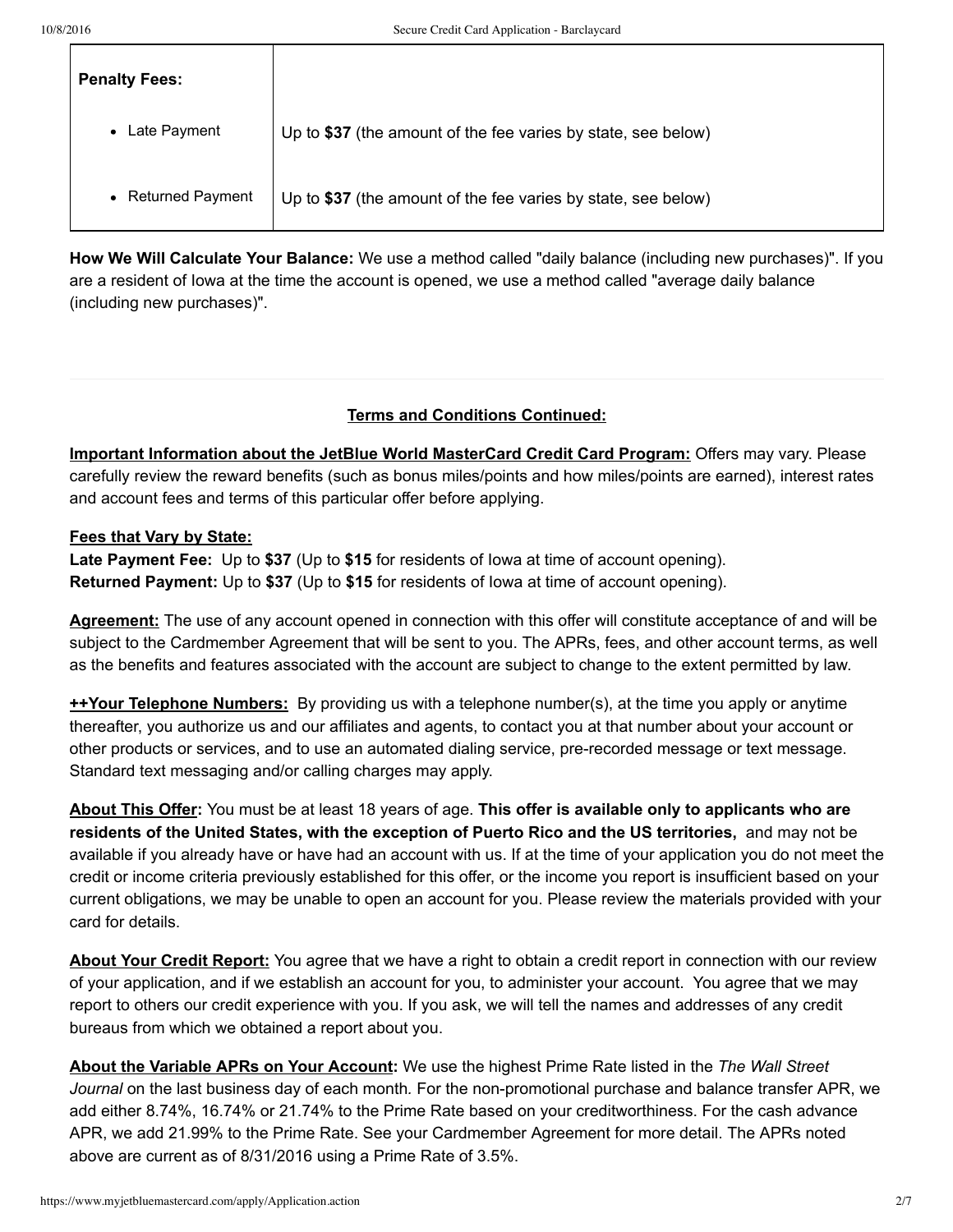**Important Information About Procedures for Opening a New Account:** To help the government fight the funding of terrorism and money laundering activities, Federal law requires all financial institutions to obtain, verify, and record information that identifies each person who opens an account. What this means to you: When you apply for an account, we will ask for your name, street address, date of birth, social security number, and other information that will allow us to identify you. We may also ask to see copies of identifying documents. We also ask for country of citizenship.

**Balance Transfers. Here's How it Works:** To request a balance transfer please enter the 15/16 digit account number from the MasterCard, Visa, American Express, or Discover Card account that you want us to process a balance transfer to. If the total amount you request exceeds the assigned credit line on your new account, we may either decline the request or send a partial payment to your creditor(s). The amount of available credit on your new account will be reduced by the amount transferred and the related balance transfer fees. We reserve the right to decline to process any requested balance transfer. We will not process a request to transfer a balance from any other account you may have with us. Balance transfers incur interest from the transaction date. You should not transfer the amount of any disputed purchase or other charge. if you do, you may lose your dispute rights.

Upon approval of your application we will process the requested balance transfer payment to the account(s) which you have requested on the 10th day after we've mailed you your card; during this 10 day time period you may cancel your balance transfer by contacting us at the number on the back of your card. A balance transfer may take up to 4 weeks to post to your other accounts. Continue to pay each creditor until the balance transfer appears on the other account as a credit. If you would like to complete a balance transfer from another account that is not a Visa, MasterCard, American Express or Discover Card account, please call the phone number on the back of your new credit card once you are approved. Balance transfers are subject to availability. We may deny balance transfer requests at any time and for any reason.

**Avoiding Interest on Purchases:** We will not charge you interest on any purchases if you pay your entire balance by the due date each month. In addition, during this introductory period we will not charge you interest on purchases if you pay by the due date each month your outstanding statement balance minus any new 0% introductory APR Balance Transfer balances. To avoid a late fee, you should pay at least the minimum payment due on your account each month.

**Credit Limit:** We do not permit applicants to request a specific credit limit. We do not consider a request for a balance transfer made with an application to be a request for a particular credit limit. We determine the credit limit on your account independent of and prior to processing any balance transfer request.

**Cash Equivalent Purchases:** The purchase of money orders, travelers' checks, foreign currency, lottery tickets, gambling chips, wire transfers and other similar transactions are treated as cash advances. Please see your Cardmember Agreement for details.

**New York Residents:** New York residents may contact the New York State Department of Financial Services by telephone (800) 3423736, or visit the website, www.dfs.ny.gov [\(http://www.dfs.ny.gov/\)](http://www.dfs.ny.gov/), for free information on comparative credit card rates, fees and grace periods.

**Notice to Married Wisconsin Residents:** No marital property agreement, unilateral statement or court decree under Wisconsin's marital property law will adversely affect our interests unless before your account is opened, you give us a copy of the agreement, statement or decree or we have actual knowledge of it.

**About Us and This Credit Card Program:** This credit card program is issued and administered by Barclays Bank Delaware (BarclayCard), located in Wilmington, DE. Any account opened in response to this application shall be governed by the laws of the State of Delaware. MasterCard is a registered trademark of MasterCard International Incorporated, and is used by us pursuant to a license.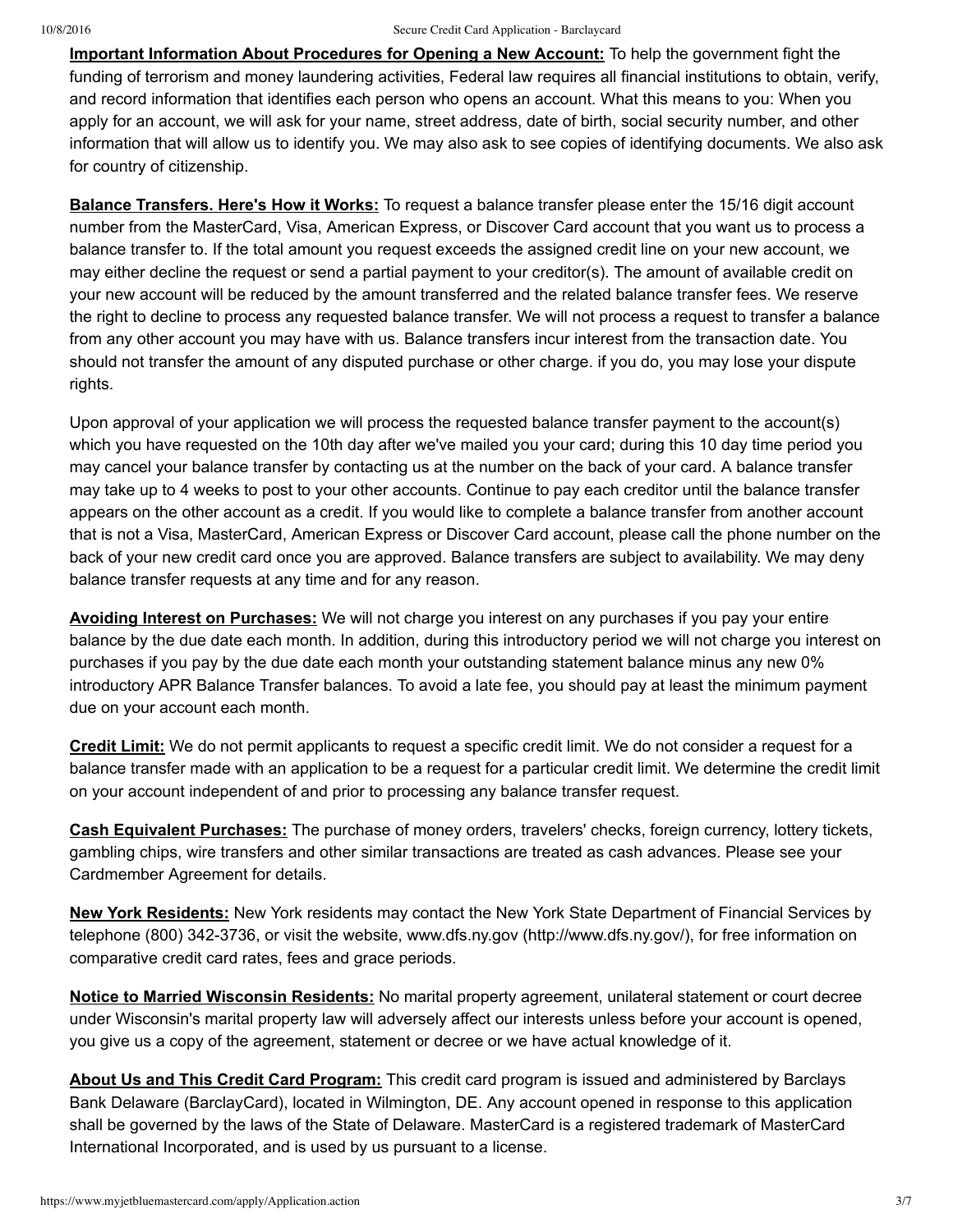#### 10/8/2016 Secure Credit Card Application - Barclaycard

**Express Delivery:** If you are approved for an account your card will be sent via next day FedEx delivery after your account is opened if your request for express delivery is made before 3:00pm ET of that day. If the request is made after 3:00pm ET delivery will be made the following day. Delivery will be made only to your home address and a signature is required. If you added an additional card user(s) on your application the additional card(s) cannot be expressed delivered.

The information contained in these disclosures is accurate as of 8/31/2016 and may change after this date.

**Information Sharing:** Barclaycard's Privacy Policy is available online at BarclaycardUS.com. You agree that Barclaycard and JetBlue may share information about you and your account to the extent needed to administer the JetBlue Card Program in conjunction with the JetBlue TrueBlue Program.

# **The JetBlue® MasterCard® (JetBlue Card) Reward Rules**

This document contains the official Reward Rules for the JetBlue MasterCard Account (the "Account") issued by Barclays Bank Delaware ("Barclaycard", "we", "us" or "our") and includes important conditions and limitations (the "Reward Rules"). Please read the Reward Rules and keep this document in a safe place.

TrueBlue® is a frequent flyer program offered by JetBlue Airways Corporation (the "Program") and is not a product or program of Barclaycard. JetBlue Airways Corporation is solely responsible for establishing the terms and conditions of your participation and points accumulation in the Program. Terms and conditions of the Program are published by JetBlue Airways Corporation at jetblue.com and JetBlue Airways Corporation reserves the right to change the Program at any time with or without prior notice, and to end the Program with 6 months' notice.

"You, "your" or "primary cardmember" means the person who applied for the Account. Use of your Account constitutes your acceptance of each of the terms described below. Capitalized terms not defined in these Reward Rules have the meaning ascribed to them in the Cardmember Agreement.

# **Reward Rules Administration**

The Reward Rules are administered by Barclaycard. We are solely responsible for all credit and eligibility standards and determination of Account issuance. To maintain your eligibility for participation in the Program through use of the Account:

- You must maintain an open and active Account that is not in default under your Cardmember Agreement with us.
- Your Account cannot have been inactive for 12 billing cycles in a row (representing approximately 12 months). "Inactive" means you have no balance, no payments and no transactions.
- You must be an individual (corporations, partnerships, and other entities may not participate).

# **Program Membership**

- If your TrueBlue membership number was included in the application, we will add that number to your Account automatically.
- If the TrueBlue membership number that you provided is found to be invalid or you did not provide us with a TrueBlue membership number, a new TrueBlue membership account number will be assigned to you.
- Only one TrueBlue membership number will be established per Account, and will be assigned to you.

### **Important Information about TrueBlue Points**

- TrueBlue points awarded to your True Blue membership account do not expire.
- You have no property rights or other legal interest in TrueBlue points. Points have no cash value or value of any kind until they are fully redeemed. Points may not be assigned, transferred or pledged.
- You are responsible for any tax liability related to participating in the Program.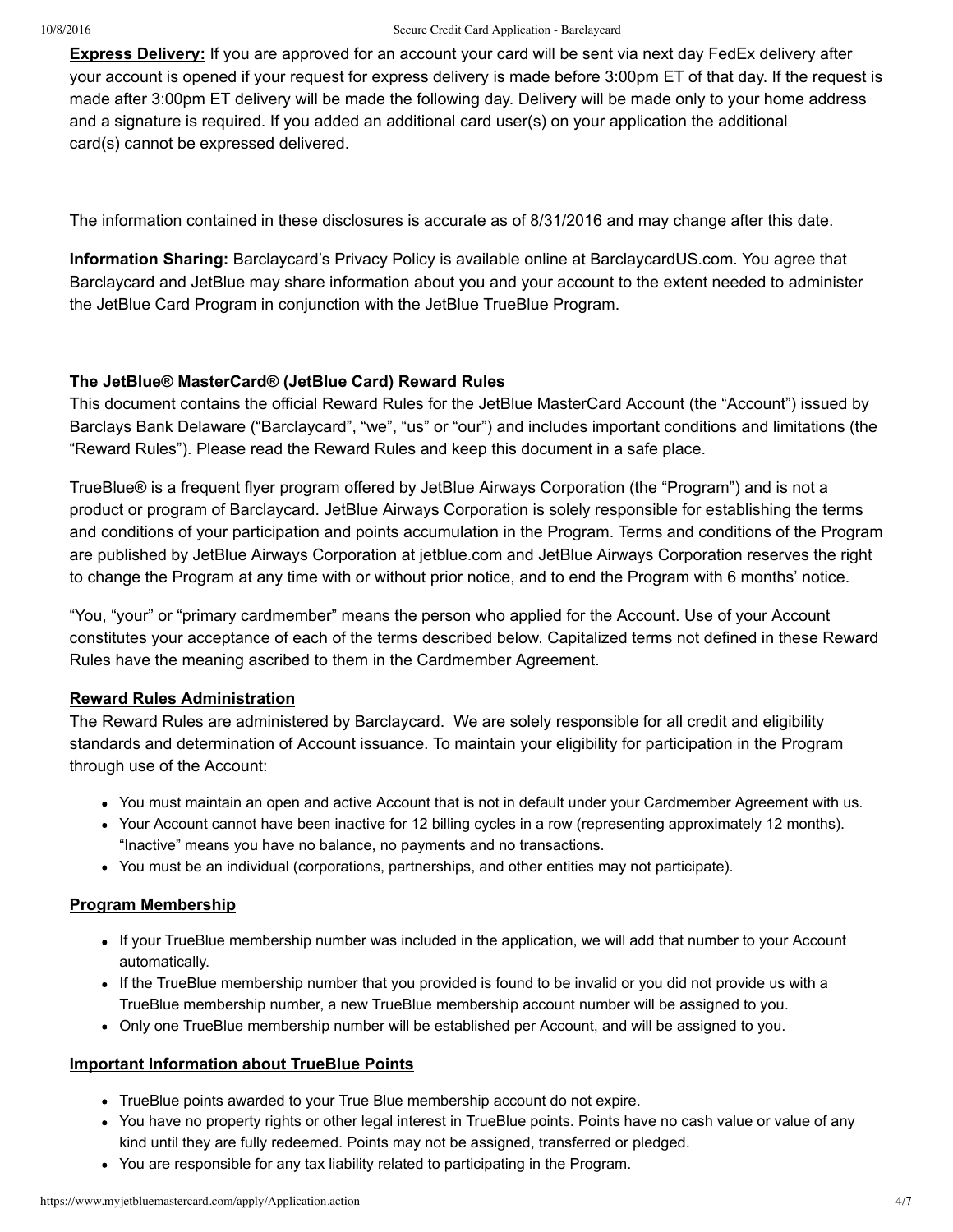- If you are not credited for earned TrueBlue points or other benefits, once identified, the earned TrueBlue points or other benefits will be credited. If TrueBlue points or other benefits are not available, a comparable benefit will be provided as determined by us.
- In the event of any abusive, gaming or fraudulent activity related to the Account, as determined by us in our sole discretion, we reserve the right to make corresponding adjustments to the points accrued in the Program and/or to cancel your Account at any time.
- The Program is subject to all applicable laws and regulations. The redemption of TrueBlue points is void where prohibited by law. The sale or barter of any reward offered through the Program, other than by us, is expressly prohibited.

# **Points Restrictions**

You may not earn TrueBlue points during a billing cycle in which any of the following occur:

- You fail to make the Minimum Payment Due by its Payment Due Date.
- Your Account becomes delinquent.
- Your Account is otherwise in default under your Cardmember Agreement with us (your Account is not in good standing).
- You, or any authorized user on the Account, engage in any illegal activity through the use of your Account or engage in activity that is deemed to be abusive or gaming conduct, as determined by us in our sole discretion.

# **Points Forfeiture**

Your TrueBlue points may be forfeited if any of the following occur:

- Your Account becomes seriously delinquent, as determined by us at our sole discretion.
- You or we close your Account for any reason.
- You, or any authorized user on the Account, engage in fraudulent activity on your Account.
- Your Account is otherwise in default under your Cardmember Agreement with us. (Your account is not in good standing.)
- You, or any authorized user on the Account, engage in any illegal activity on your Account, or engage in activity that is deemed to be abusive or gaming conduct, as determined by us in our sole discretion.
- We reserve the right, at our sole discretion, to disqualify any cardmember from participating in the Program and to invalidate any or all points earned for abuse, fraud, or any violation of the Reward Rules.

# **Earning Points**

You earn TrueBlue points on purchases made with the Account, less credits, returns and adjustments ("Net Purchases"), by you and/or any authorized user(s) of the Account.

- You earn three (3) TrueBlue points for every one dollar (\$1.00) of eligible Net Purchases made with the Account, rounded up or down to the nearest dollar, on tickets, goods and services purchased directly from JetBlue Airways ("JetBlue Purchases"). Eligible JetBlue Purchases are items billed by JetBlue as merchant of record booked through JetBlue channels (JetBlue.com, JetBlue reservations, JetBlue Getaways and JetBlue airport ticket counters). Products or services that do not qualify as JetBlue Purchases are non-JetBlue Getaways car rentals, hotel reservations, purchases of TrueBlue points, and duty free purchases. Points earned will be posted to the primary cardmember's TrueBlue membership account in 4-6 weeks.
- You earn two (2) TrueBlue points for every one dollar (\$1.00) of Net Purchases made with the Account, rounded up or down to the nearest dollar, on goods and services purchased directly at restaurants and grocery stores, as determined by the merchant category description. Qualifying restaurant purchases are categorized as: Restaurants and Fast Food Restaurants. Qualifying grocery store purchases are categorized as Grocery Stores and Supermarkets. Please note that large warehouse-type stores (Target, Walmart and Costco) are generally not classified as grocery stores. Purchases must be submitted by merchants using the eligible merchant category codes for restaurants and grocery stores to qualify for the 2 points. Barclaycard is not responsible for incorrectly coded purchases.
- You earn one (1) TrueBlue point for every one dollar (\$1.00) of Net Purchases made with the Account everywhere else.
- From time to time, we may offer bonuses of TrueBlue points or other premiums (for example, TrueBlue Bonus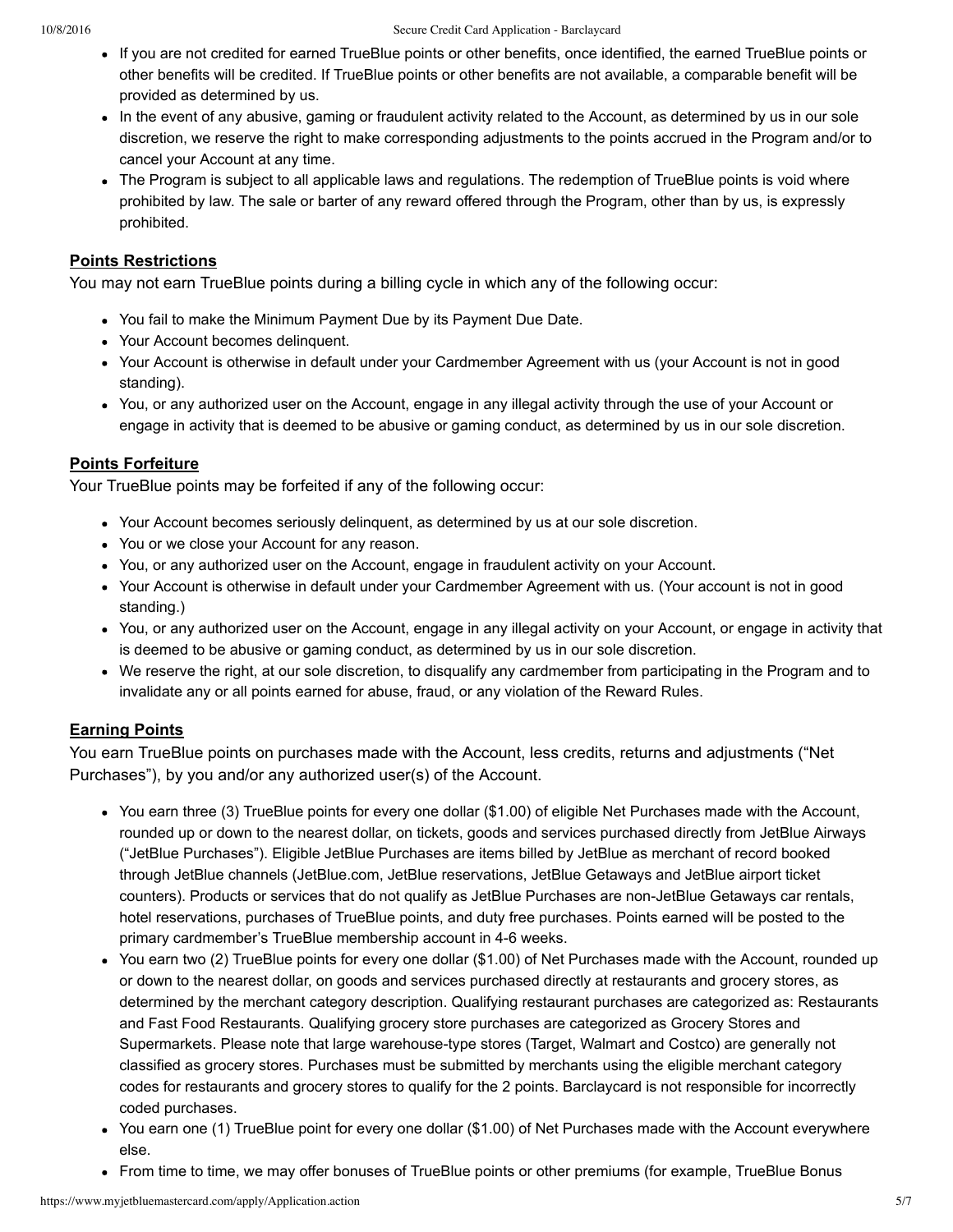#### 10/8/2016 Secure Credit Card Application - Barclaycard

points) to new JetBlue cardmembers. Unless otherwise stated in the offer, these bonuses and /or rewards are intended for persons who are not and have not previously been JetBlue cardmembers. You understand and agree that, unless we otherwise state, you are no longer eligible to receive these bonuses and/or rewards for any new JetBlue MasterCard account you open after this Account is opened. If you receive a bonus or reward for which you are not eligible, we may revoke the bonus or reward, or reduce your TrueBlue points by the amount of the bonus or reward, or charge your Account for the fair value of the bonus or reward, at our option.

- Balance Transfers, Cash Advances, Cash Equivalent Transactions (transactions in highly liquid assets, e.g. assets that are directly convertible to cash such as, but not limited to, money orders, traveler's checks, foreign currency, gambling chips and lottery tickets), fees, interest charges, and unauthorized/fraudulent transactions do not earn TrueBlue points.
- There is no limit to the number of TrueBlue points you can earn as long as the Program continues and your Account remains open, active and in good standing.

# **Additional Benefits of Your Account**

### **Bonus TrueBlue Points**

The primary cardmember will earn five thousand (5,000) bonus TrueBlue points after you spend \$1,000 in Net Purchases on your Account within ninety (90) days of Account opening. This one-time bonus points offer is valid for first-time cardmembers with new accounts only. Existing cardmembers and existing accounts are not eligible for this offer. This is a limited-time offer and may be canceled at any time without notice. Please allow 4-6 weeks for bonus points to be deposited into your TrueBlue account after qualifying transactions have posted.

### **50% Savings on Inflight Purchases**

Cardmembers in good standing will qualify for a 50% savings on eligible inflight purchases. Eligible purchases include the inflight purchase of cocktails, beer, wine, meals, and JetBlue movies (not Fly-Fi®) on JetBlue-operated flights when purchased on their Account. Savings does not apply to any other inflight purchases, such as wireless internet access. This offer is available on eligible flights as long as supplies last. This savings will appear as an Account statement credit 46 weeks after the transaction is posted to the cardmember's Account.

### **Responsibility of the Parties/Information Sharing**

JetBlue Airways is not a party to the Cardmember Agreement between you and Barclaycard, does not participate in any extension of credit, has no authority regarding the Account and is not responsible for any goods or services offered by Barclaycard. Barclaycard is not responsible for any goods or services offered by JetBlue Airways Corporation. You authorize Barclaycard to share information about your Account with JetBlue Airways Corporation to the extent needed to administer the Program and for JetBlue Airways Corporation to share information about your TrueBlue account with Barclaycard for the same purpose. You also agree that Barclaycard may share Account information as set forth in Barclaycard's Privacy Policy and that JetBlue Airways Corporation may share TrueBlue account information as set forth in JetBlue's Privacy Policy.

### **Limitation and Release of Liability**

By participating in the Program and accepting and using rewards earned through the Program, you or any other beneficiary of the Program release, discharge and hold harmless Barclaycard and its parent companies, subsidiaries, affiliates, agents, administrators, employees, officers, directors, successors and assignees from all claims, damages or liability including, but not limited to, physical injury or death, arising out of participation in the Program or travel taken or use of products purchased in connection with the Program. Barclaycard is not responsible for unauthorized redemptions on your Account. Barclaycard has no liability in case of disagreement over issuance of rewards or a cardmember's right to possess rewards.

## **Important General Program Disclosures**

Any such changes may affect your ability to use the points, awards or mileage credits that you have accumulated. Unless specified, TrueBlue points earned through use of the Jet Blue Card do not count toward Mosaic qualification. JetBlue Airways Corporation is not responsible for products or services offered by other participating companies. For complete details about the TrueBlue Program, visit jetblue.com.